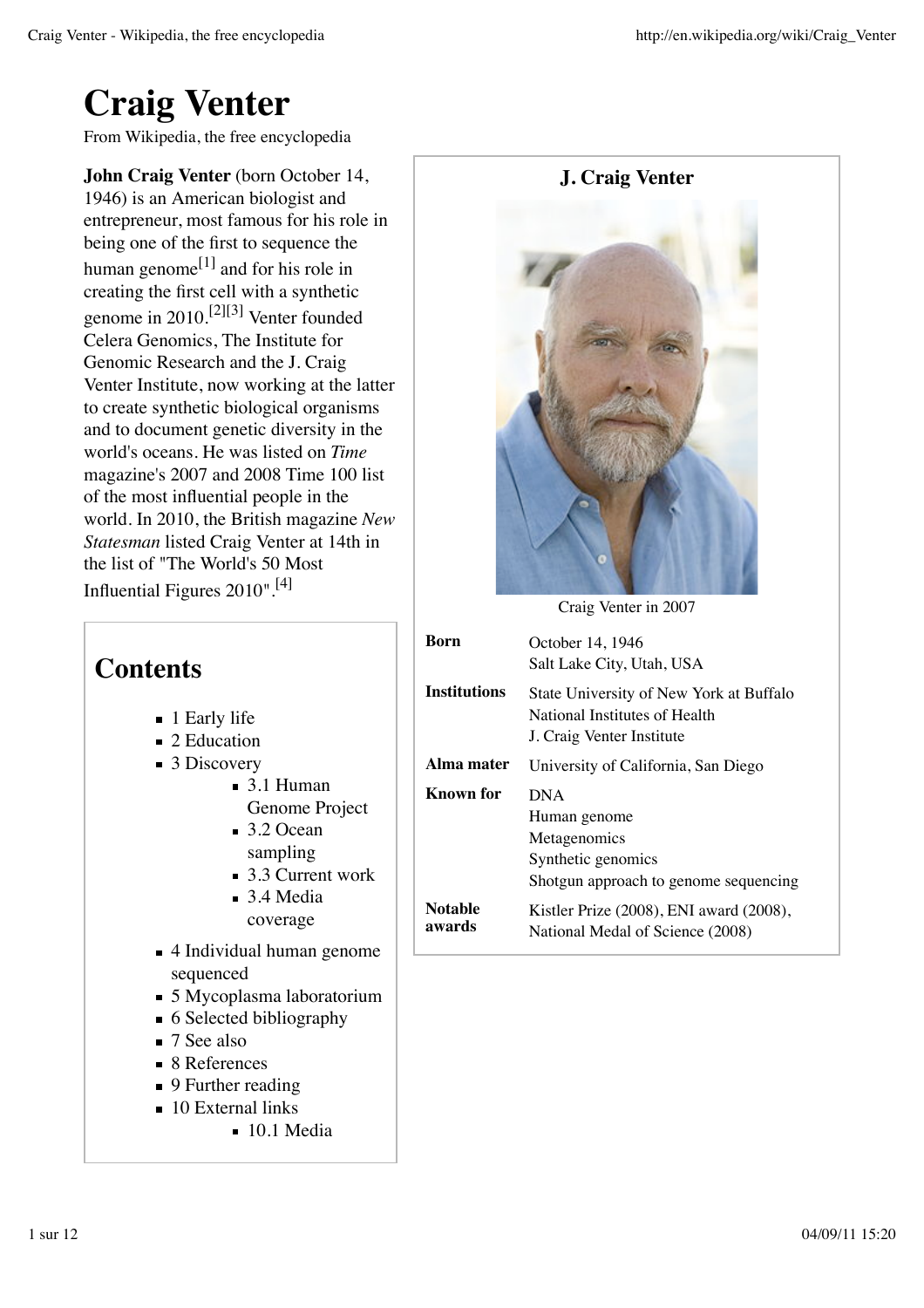# **Early life**

Venter was born in Salt Lake City, Utah. In his youth, he did not take his education seriously, preferring to spend his time on the water in boats or surfing.<sup>[*citation needed*] According to his</sup> biography, *A Life Decoded*, he was said to never be a terribly engaged student, having Cs and Ds on his eighth-grade report cards.<sup>[5]</sup>

Although he was against the Vietnam War,<sup>[6]</sup> Venter was drafted and enlisted in the United States Navy where he worked in the intensive-care ward of a field hospital.<sup>[7]</sup> While in Vietnam, he attempted to commit suicide by swimming out to sea, but changed his mind more than a mile out.<sup>[8]</sup> Being confronted with wounded, maimed, and dying soldiers on a daily basis instilled in him a desire to study medicine<sup>[9]</sup> — although he later switched to biomedical research.

## **Education**

Venter graduated from Mills High School and began his college career at a community college, College of San Mateo in California. He received his B.S. degree in biochemistry in 1972, and his Ph.D. degree in physiology and pharmacology in 1975, both from the University of California, San Diego. At UCSD, he studied under biochemist Nathan O. Kaplan,  $^{[10]}$  and married former Ph.D. candidate Barbara Rae.<sup>[11][12][13][14]</sup> After working as an associate professor, and later as full professor, at the State University of New York at Buffalo, he joined the National Institutes of Health in 1984. In Buffalo, he divorced Dr. Rae-Venter and married his student, Claire M. Fraser, <sup>[12]</sup> remaining married to her until  $2005$ .<sup>[15]</sup>

# **Discovery**

While at the NIH, Venter learned of a technique for rapidly identifying all of the mRNAs present in a cell and began to use it to identify human brain genes. The short cDNA sequence fragments discovered by this method are called expressed sequence tags (ESTs) a name coined by Anthony Kerlavage at The Institute for Genomic Research. The NIH initially led an effort to patent these gene fragments, in which Venter coincidentally and controversially became involved.<sup>[16]</sup> The NIH later withdrew the patent applications, following public outcry. Subsequent court cases declared that ESTs were not directly patentable.<sup>[17]</sup>

#### **Human Genome Project**

Venter was passionate about the power of genomics to radically transform healthcare. Venter believed that shotgun sequencing was the fastest and most effective way to get useful human genome data.<sup>[18]</sup> The method was controversial, however, since some geneticists felt it would not be accurate enough for a genome as complicated as that of humans.<sup>[19]</sup> Frustrated with what Venter viewed as the slow pace of progress in the Human Genome project, and unable to get funds for his ideas, he sought funding from the private sector to fund Celera Genomics.<sup>[20]</sup> The goal of the company was to sequence the entire human genome and release it into the public domain for non-commercial use in much less time and for much less cost than the public human genome project. The company planned to monetize their work by creating a value-added database of genomic data to which users could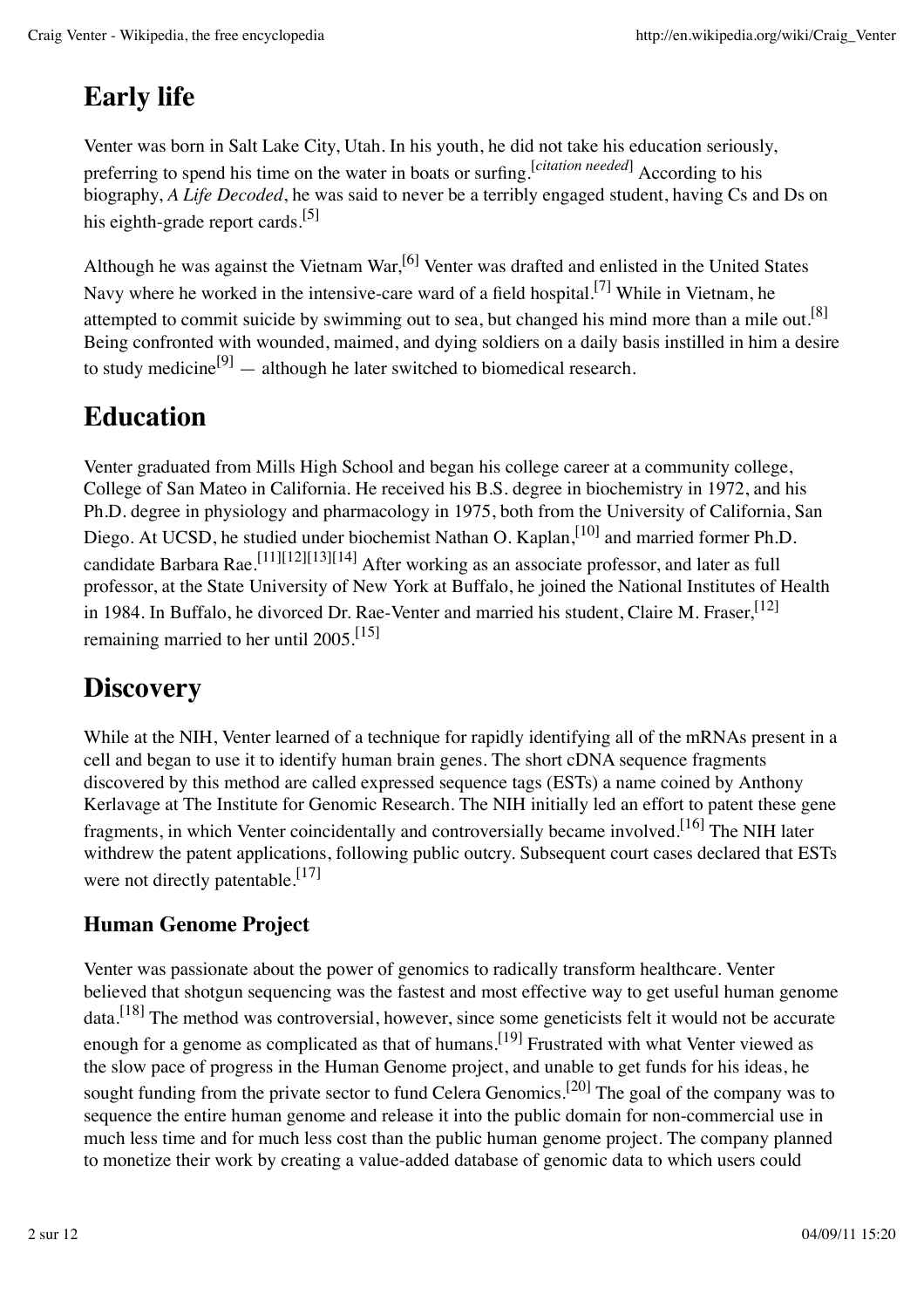subscribe for a fee. The goal consequently put pressure on the public genome program and spurred several groups to redouble their efforts to produce the full sequence. DNA from five demographically different individuals was used by Celera to generate the sequence of the human genome; one of the individuals was Venter himself. In 2000, Venter and Francis Collins of the National Institutes of Health and U.S. Public Genome Project jointly made the announcement of the mapping of the human genome, a full three years ahead of the expected end of the Public Genome Program. The announcement was made along with US President Bill Clinton, and U.K. Prime Minister Tony Blair.<sup>[21]</sup> Venter and Collins thus shared an award for "Biography of the Year" from A&E Network.<sup>[22]</sup> Celera published the first Human Genome in the journal Science, and was soon followed by a Human Genome Project Publication in Nature.<sup>[23][24]</sup> Despite some claims that shotgun sequencing was in some ways less accurate than the clone-by-clone method chosen by the Human Genome Project,<sup>[25]</sup> the technique became widely accepted by the scientific community and is still the de facto standard used today.

Although Celera was originally set to sequence a composite of DNA samples, partway through the sequencing, Venter switched the samples for his own  $DNA$ <sup>[26]</sup>

After contributing to the Human Genome, and its release into the public domain, Venter was fired by Celera in early 2002.<sup>[27]</sup> According to his biography, Venter was ready to leave Celera, and was fired due to conflict with the main investor, Tony White, that had existed since day one of the project. Venter writes that his main goal was always to accelerate science and thereby discovery, and he only sought help from the corporate world when he couldn't find funding in the public sector.

#### **Ocean sampling**

The Global Ocean Sampling Expedition (GOS) is an ocean exploration genome project with the goal of assessing the genetic diversity in marine microbial communities and to understand their role in nature's fundamental processes. Begun as a Sargasso Sea pilot sampling project in August 2003,Craig Venter announced the full Expedition on 4 March 2004. The project, which used Craig Venter's personal yacht, *Sorcerer II*, started in Halifax,Canada, circumnavigated the globe and returned to the U.S. in January 2006.[28]

#### **Current work**

Venter is currently the president of the J. Craig Venter Institute, which conducts research in synthetic biology. In June 2005, he co-founded Synthetic Genomics, a firm dedicated to using modified microorganisms to produce clean fuels and biochemicals. In July 2009, ExxonMobil announced a \$600 million collaboration with Synthetic Genomics to research and develop next-generation biofuels. [29]

Venter is a member of the USA Science and Engineering Festival's Advisory Board.[30]

#### **Media coverage**

Venter has been the subject of articles in several magazines, including *Wired*,<sup>[31]</sup> *The Economist*,<sup>[32]</sup> Australian science magazine *Cosmos*,<sup>[33][34]</sup> and *The Atlantic*.<sup>[35]</sup> Additionally, he was featured on *The Colbert Report* on both February 27, 2007, and October 30, 2007.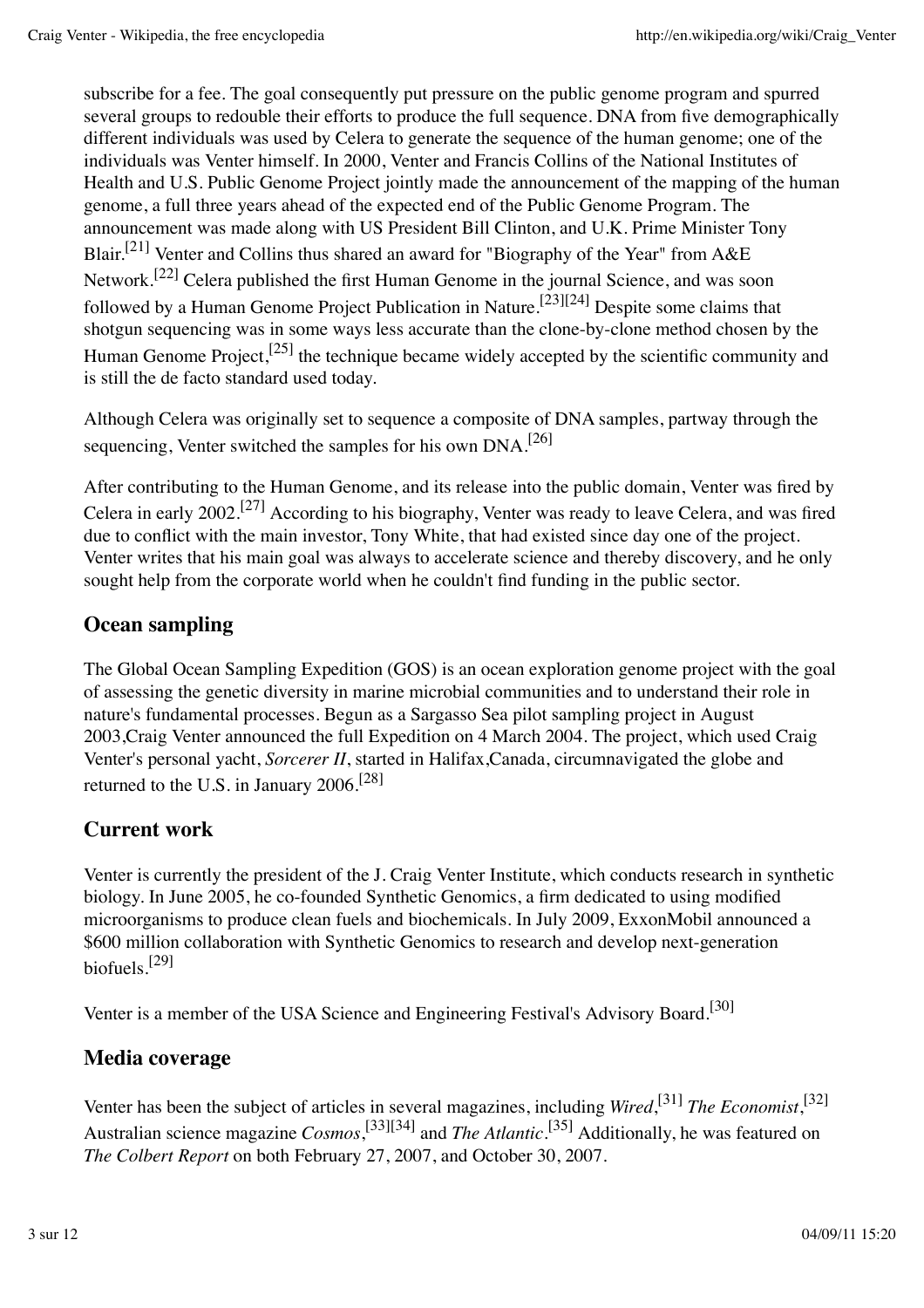Venter appeared in the "Evolution" episode of the documentary television series *Understanding*.

On May 16, 2004, Venter gave the commencement speech at Boston University.<sup>[36]</sup>

In a 2007 interview with *New Scientist* when asked "Assuming you can make synthetic bacteria, what will you do with them?", Venter replied:

Over the next 20 years, synthetic genomics is going to become the standard for making anything. The chemical industry will depend on it. Hopefully, a large part of the energy industry will depend on it. We really need to find an alternative to taking carbon out of the ground, burning it, and putting it into the atmosphere. That is the single biggest contribution I could make.

Furthermore it suggests that one of the main purposes for creating synthetic bacteria would be to reduce the dependence on fossil fuels through bioremediation.<sup>[37]</sup>

On May 10, 2007, Venter was awarded an honorary doctorate from Arizona State University.<sup>[38]</sup> and on October 24 of the same year, he received an honorary doctorate from Imperial College London. [39]

He was on the 2007 Time 100 most influential people in the world list made by Time magazine. In 2007 he also received the Golden Eurydice Award for contributions to Biophilosophy.

On September 4, 2007, a team led by Venter published the first complete (six-billion-letter) genome of an individual human — Venter's own DNA sequence.<sup>[40]</sup> When on BBC News on October 22, 2007, when asked about his religious view he replied that he thought that a true scientist could not believe in supernatural explanations.

On December 4, 2007, Venter gave the Dimbleby lecture for the BBC in London. He outlined his current work and future developments in genetics.

In February 2008, he gave a speech about his current work at the TED conference.<sup>[41]</sup>

Venter delivered the 2008 convocation speech for Faculty of Science honours and specialization students at the University of Alberta. A transcription of the speech is available here (http://venter2008conv.jottit.com/).<sup>[42]</sup>

Dr. Venter was featured in Time Magazine's "The Top 10 Everything of 2008" article. Number three in 2008's Top 10 Scientific Discoveries was a piece outlining his work stitching together the 582,000 base pairs necessary to invent the genetic information for a whole new bacterium.<sup>[43]</sup>

Dr. Venter took part in the inaugural San Diego Science Festival (http://mysdscience.com/) and spoke at its press conference on February 26, 2009.

On April 6, 2009, Venter gave a speech at Arizona State University as part of the Origins Symposium.

For an episode aired on July 27, 2009, Venter was interviewed on his boat by BBC One for the first episode of TV show Bang Goes the Theory.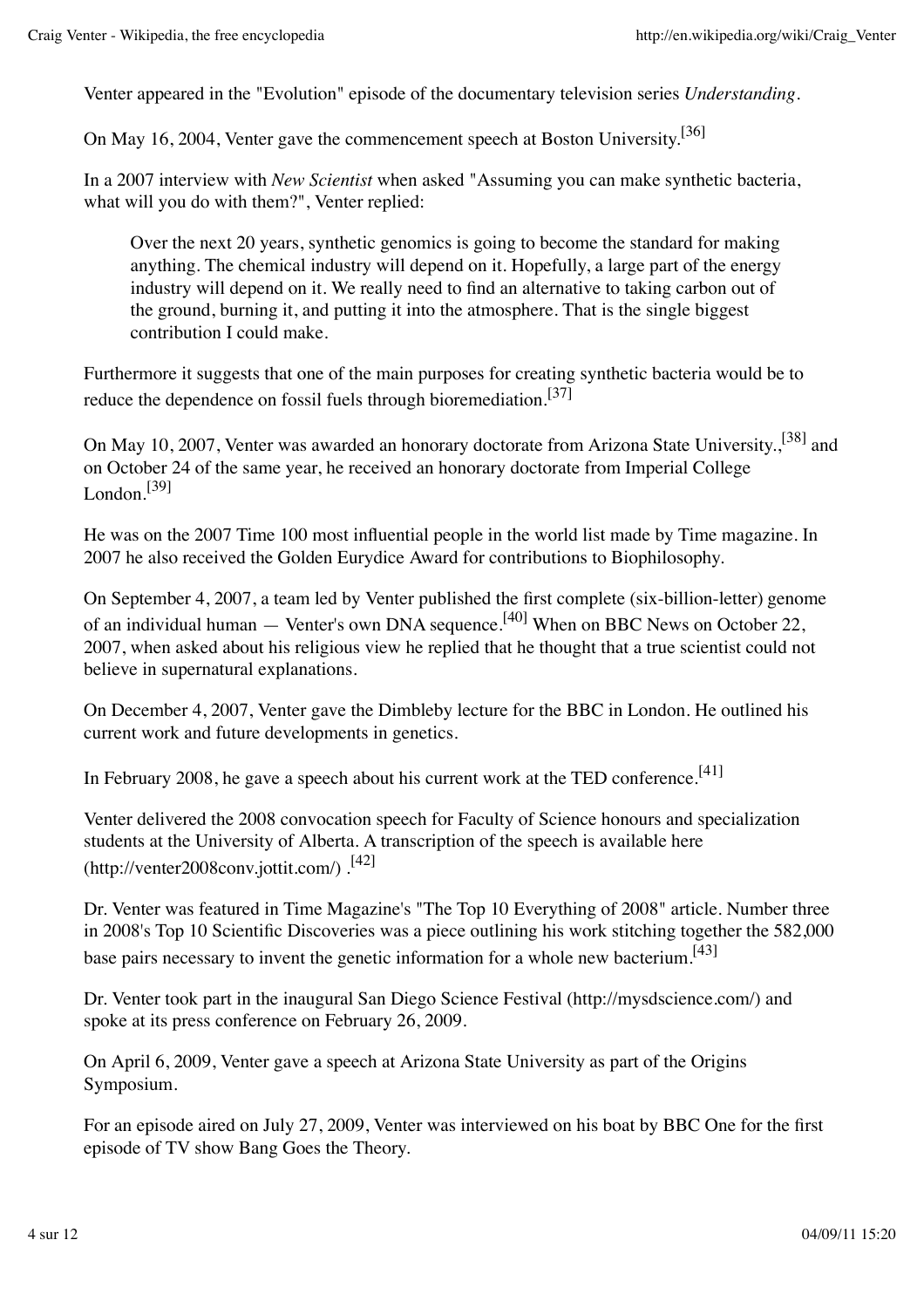On May 8, 2010, Venter received an honorary doctor of science degree from Clarkson University for his work on the human genome.<sup>[44]</sup>

On May 20, 2010, Venter announced the creation of first self-replicating semi-synthetic bacterial  $cell^{[45]}$ 

On November 21, 2010 Steve Kroft profiled J. Craig Venter and his research on 60 minutes.

On April 21, 2011, Venter received the 2011 Benjamin Rush Medal from William & Mary School of Law. [46]

In the June 2011 issue of Men's Journal, Ventner was featured as the "Survival Skills" celebrity of the month. He shared various anecdotes, and advice, including stories of his time in Vietnam, as well as mentioning a bout with melanoma upon his back, which subsequently resulted in "giving a pound of flesh" to surgery.<sup>[47]</sup>

### **Individual human genome sequenced**

On September 4, 2007, a team led by Sam Levy published the first complete (six-billion-letter) genome of an individual human—Venter's own DNA sequence.<sup>[40]</sup> Some of the sequences in Venter's genome are associated with wet earwax, <sup>[48]</sup> increased risk of antisocial behavior, Alzheimer's and cardiovascular diseases.<sup>[49]</sup> This publication was especially interesting since it contained a diploid instead of a haploid genome and shows promise for personalized medicine via genotyping. This genome, rather immodestly dubbed HuRef by Levy and others., was a landmark accomplishment and as of mid-2010 is probably the highest quality personal genome sequence yet completed.

The Human Reference Genome Browser is a web application for the navigation and analysis of Venter's recently published genome. The HuRef database consists of approximately 32 million DNA reads sequenced using microfluidic Sanger sequencing, assembled into 4,528 scaffolds and 4.1 million DNA variations identified by genome analysis. These variants include single-nucleotide polymorphisms (SNPs), block substitutions, short and large indels, and structural variations like insertions, deletions, inversions and copy number changes.

The browser enables scientists to navigate the HuRef genome assembly and sequence variations, and to compare it with the NCBI human build 36 assembly in the context of the NCBI and Ensembl annotations. The browser provides a comparative view between NCBI and HuRef consensus sequences, the sequence multi-alignment of the HuRef assembly, Ensembl and dbSNP annotations, HuRef variants, and the underlying variant evidence and functional analysis. The interface also represents the haplotype blocks from which diploid genome sequence can be inferred and the relation of variants to gene annotations. The display of variants and gene annotations are linked to external public resources including dbSNP, Ensembl, Online Mendelian Inheritance in Man (OMIM) and Gene Ontology (GO).

Users can search the HuRef genome using HUGO gene names, Ensembl and dbSNP identifiers, HuRef contig or scaffold locations, or NCBI chromosome locations. Users can then easily and quickly browse any genomic region via the simple and intuitive pan and zoom controls; furthermore, data relevant to specific loci can be exported for further analysis.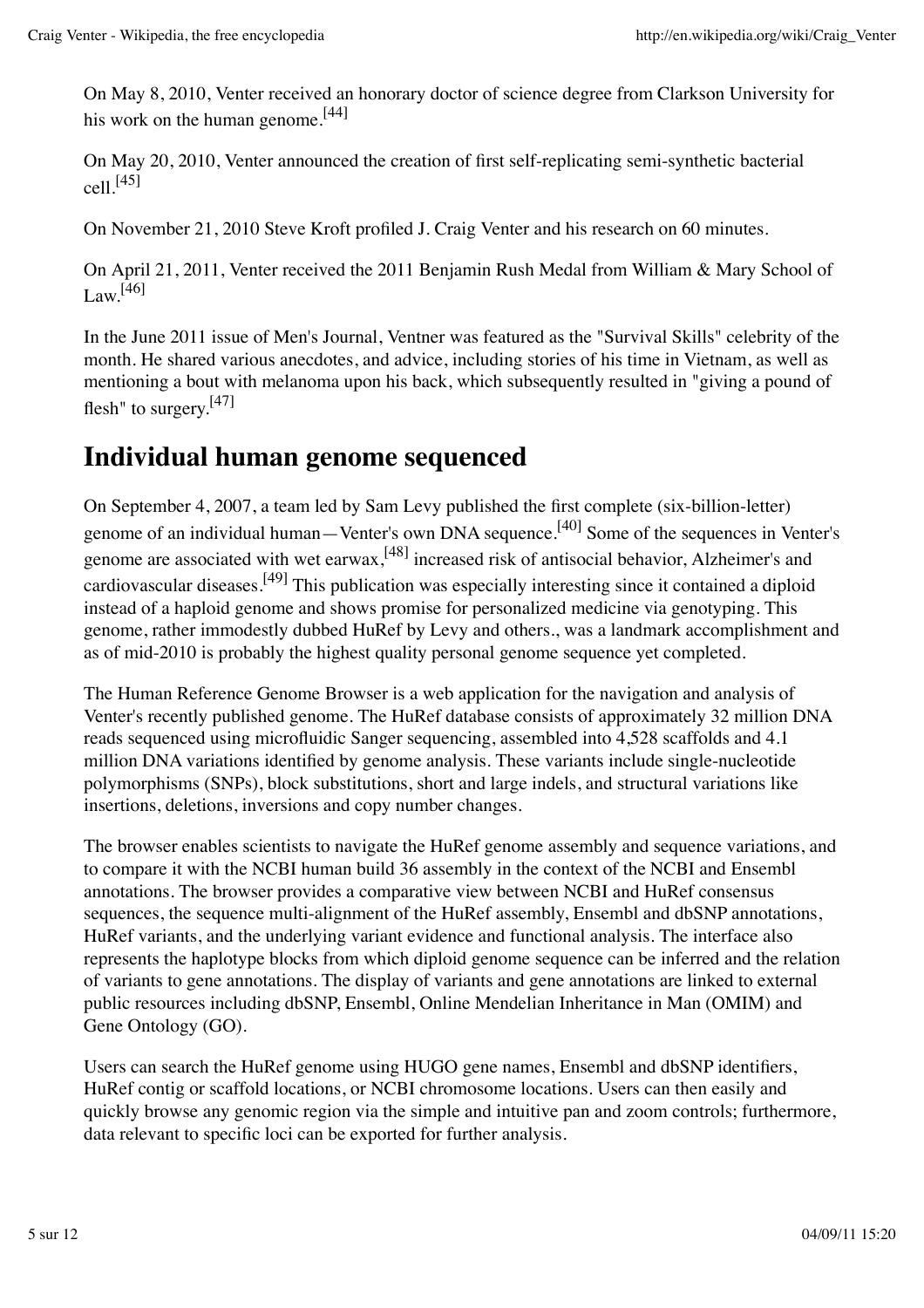## *Mycoplasma laboratorium*

Venter is seeking to patent the first life form created by humanity, possibly to be named *Mycoplasma laboratorium*.<sup>[50]</sup> There is speculation that this line of research could lead to producing bacteria that have been engineered to perform specific reactions, for example, produce fuels, make medicines, combat global warming, and so on.[51]

In May 2010, a team of scientists led by Venter became the first to successfully create what was described as "synthetic life".<sup>[52][53]</sup> This was done by synthesizing a very long DNA molecule containing an entire bacterium genome, and introducing this into another cell, analogous to the accomplishment of Eckard Wimmer's group, who synthesized and ligated an RNA virus genome and "booted" it in cell lysate.<sup>[54]</sup> The single-celled organism contains four "watermarks"<sup>[55]</sup> written into its DNA to identify it as synthetic and to help trace its descendants. The watermarks include

- 1. Code table for entire alphabet with punctuations
- 2. Names of 46 contributing scientists
- 3. Three quotations
- 4. The web address for the cell.<sup>[56]</sup>

# **Selected bibliography**

Venter is an ISI highly cited researcher and has authored over 200 publications in scientific journals. [57]

- Fleischmann, Robert D.; Adams, Mark D.; White, Owen; Clayton, Rebecca; . . . Venter, J. Craig (July 28, 1995). "Whole-Genome Random Sequencing and Assembly of *Haemophilus influenzae* Rd". *Science* (Washington, DC: American Association for the Advancement of Science) **269** (5223): 496–512. Bibcode 1995Sci...269..496F (http://adsabs.harvard.edu/abs/1995Sci...269..496F) . doi:10.1126/science.7542800 (http://dx.doi.org/10.1126%2Fscience.7542800) . PMID 7542800 (http://www.ncbi.nlm.nih.gov/pubmed/7542800) .
- Tomb, Jean-F.; White, Owen; Kerlavage, Anthony R.; Clayton, Rebecca A.; Sutton, Granger G.; Fleischmann, Robert D.; . . . Venter, J. Craig (August 7, 1997). "The complete genome sequence of the gastric pathogen *Helicobacter pylori*". *Nature* (London, England: Nature Publishing Group) **388** (6642): 539–47. doi:10.1038/41483 (http://dx.doi.org /10.1038%2F41483) . PMID 9252185 (http://www.ncbi.nlm.nih.gov/pubmed/9252185) .
- Adams, Mark D.; Celniker, Susan E.; Holt, Robert A.; Evans, Cheryl A.; Goccayne, Jeannine A.; Amanatides, Peter G.; . . . Venter, J. Craig (March 24, 2000). "The genome sequence of *Drosophila melanogaster*". *Science* (Washington, DC: American Association for the Advancement of Science) **287** (5461): 2185–95. Bibcode 2000Sci...287.2185. (http://adsabs.harvard.edu/abs/2000Sci...287.2185.) . doi:10.1126/science.287.5461.2185 (http://dx.doi.org/10.1126%2Fscience.287.5461.2185) . PMID 10731132 (http://www.ncbi.nlm.nih.gov/pubmed/10731132) .
- Venter, J. Craig; *et al.* (February 16, 2001). "The Sequence of the Human Genome". *Science (journal)* (Washington, DC: American Association for the Advancement of Science) **291** (5507): 1304–51. Bibcode 2001Sci...291.1304V (http://adsabs.harvard.edu /abs/2001Sci...291.1304V) . doi:10.1126/science.1058040 (http://dx.doi.org /10.1126%2Fscience.1058040) . ISSN 0036-8075 (http://www.worldcat.org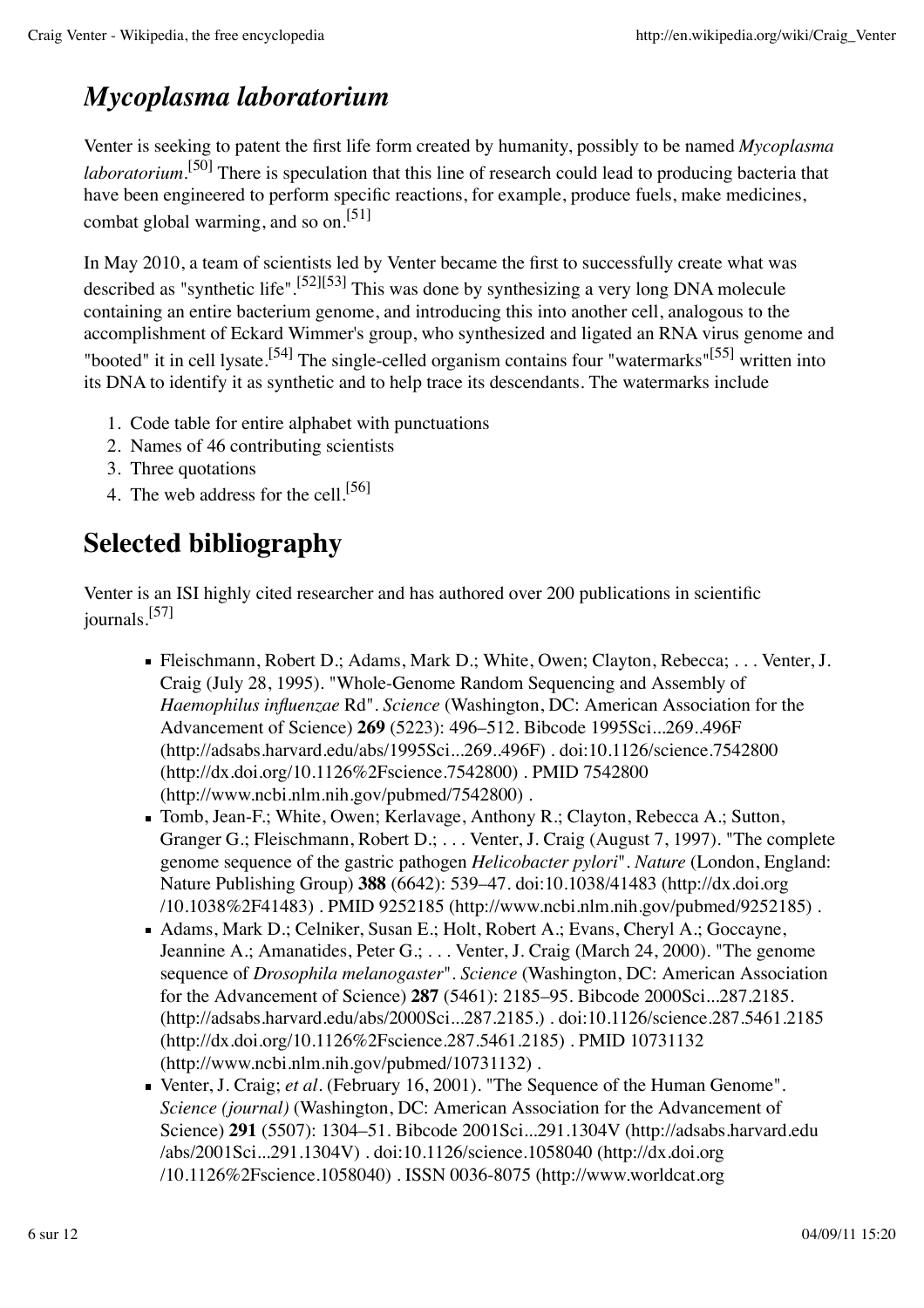/issn/0036-8075) . PMID 11181995 (http://www.ncbi.nlm.nih.gov/pubmed/11181995) .

- Venter, J. Craig; Remington, Karin; Heidelberg, John F.; Halpern, Aaron L.; Rusch, Doug; Eisen, Jonathan A.; Wu, Dongying; Paulsen, Ian et al. (April 2, 2004). "Environmental Genome Shotgun Sequencing of the Sargasso Sea". *Science* (Washington, DC: American Association for the Advancement of Science) **304** (5667): 66–74. Bibcode 2004Sci...304...66V (http://adsabs.harvard.edu/abs/2004Sci...304...66V) . doi:10.1126/science.1093857 (http://dx.doi.org/10.1126%2Fscience.1093857) . PMID 15001713 (http://www.ncbi.nlm.nih.gov/pubmed/15001713) .
- Rusch, Donald B.; Halpern, Aaron L.; Sutton, Granger; Heidelberg, Karla B.; Williamson, Shannon; Yooseph, Shibu; Wu, Dongying; . . . Venter, J. Craig (March 13, 2007). "The *Sorcerer II* Global Ocean Sampling expedition: Northwest Atlantic through Eastern Tropical Pacific". *PLoS Biology* (Public Library of Science) **5** (3): 398–431. doi:10.1371/journal.pbio.0050077 (http://dx.doi.org/10.1371%2Fjournal.pbio.0050077) . PMC 1821060 (http://www.pubmedcentral.gov/articlerender.fcgi?tool=pmcentrez& artid=1821060) . PMID 17355176 (http://www.ncbi.nlm.nih.gov/pubmed/17355176) .
- Yooseph, Shibu; Sutton, Granger; Rusch, Donald B.; Halpern, Aaron L.; Williamson, Shannon; Remington, Karin; Eisen, Jonathan A.; . . . Venter, J. Craig (March 13, 2007). "The *Sorcerer II* Global Ocean Sampling Expedition: Expanding the Universe of Protein Families". *PLoS Biology* (Public Library of Science) **5** (3): 432–466. doi:10.1371/journal.pbio.0050016 (http://dx.doi.org/10.1371%2Fjournal.pbio.0050016) . PMC 1821046 (http://www.pubmedcentral.gov/articlerender.fcgi?tool=pmcentrez& artid=1821046) . PMID 17355171 (http://www.ncbi.nlm.nih.gov/pubmed/17355171) .
- Venter, J. Craig (October 18, 2007). *A Life Decoded: My Genome: My Life*. New York, New York: Viking Adult. ISBN 0670063584. OCLC 165048736 (http://www.worldcat.org /oclc/165048736) .

### **See also**

- Artificial gene synthesis
- Full genome sequencing
- Genetic testing
- *Genome: The Autobiography of a Species in 23 Chapters*
- Metagenomics
- Personal genomics
- Pharmacogenomics
- **Predictive medicine**

### **References**

- **^** Shreeve, Jamie (October 31, 2005). "The 1. Blueprint Of Life" (http://www.usnews.com /usnews/news/articles/051031/31genome.htm) . http://www.usnews.com/usnews/news/articles /051031/31genome.htm. Retrieved December 6, 2007.
- **^** Fox, Stuart (May 21, 2010). "J. Craig Venter 2. Institute creates first synthetic life form" (http://www.csmonitor.com/Science/2010/0521 /J.-Craig-Venter-Institute-creates-first-syntheticlife-form) . http://www.csmonitor.com/Science

/2010/0521/J.-Craig-Venter-Institute-createsfirst-synthetic-life-form. Retrieved May 21, 2010.

- **^** http://www.jcvi.org/cms/research/projects 3. /first-self-replicating-synthetic-bacterialcell/overview/
- **^** "14. Craig Venter 50 People Who Matter 4. 2010 |" (http://www.newstatesman.com/globalissues/2010/09/gene-genius-craig-venter-life) . New Statesman. http://www.newstatesman.com /global-issues/2010/09/gene-genius-craig-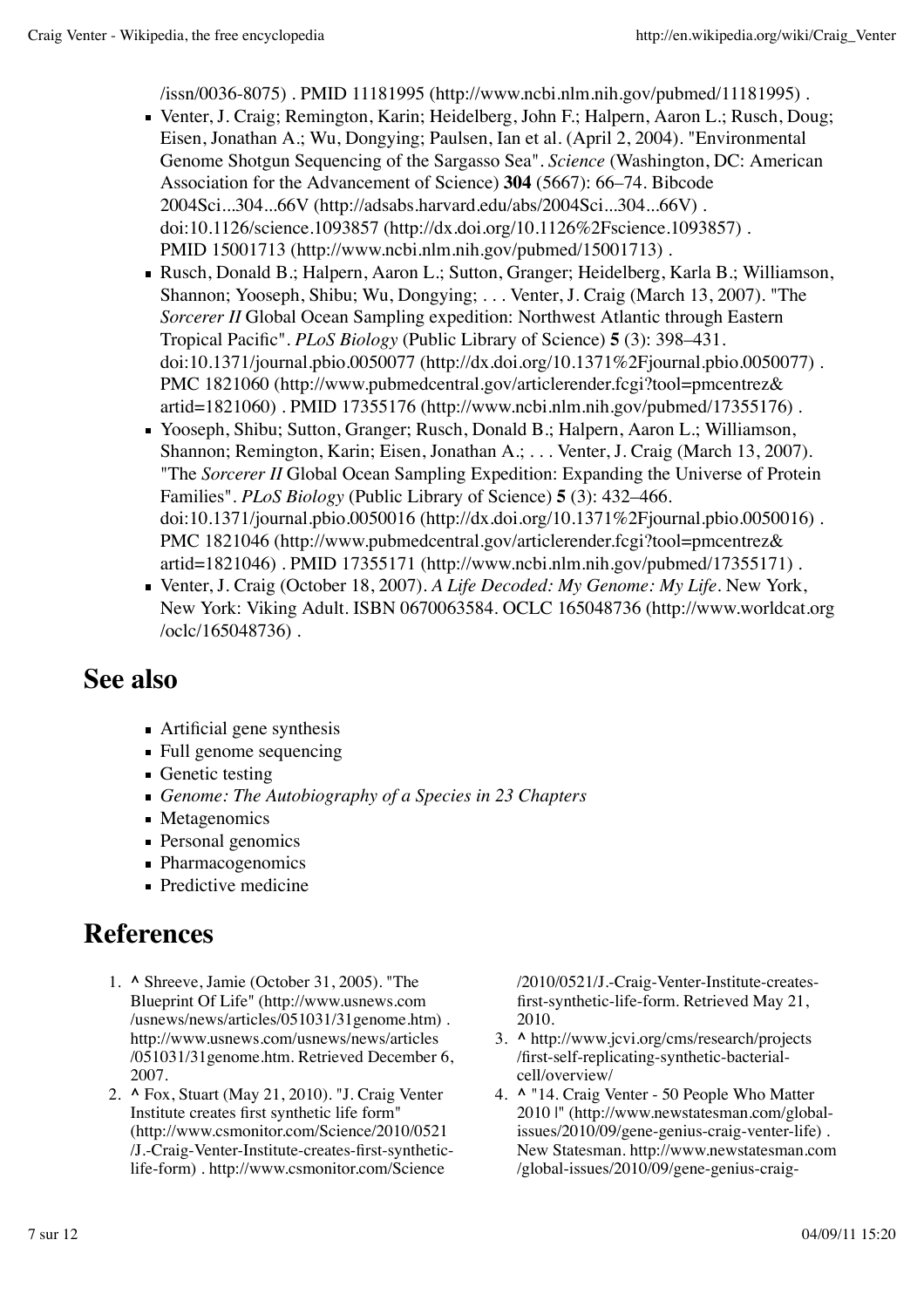venter-life. Retrieved 21 October 2010.

- **^** Venter, J. Craig. (2007-11-19). 5. *Authors@Google: J. Craig Venter* (http://www.youtube.com /watch?v=bqRJL7PveWs#t=1m40s) . United States. Event occurs at 1:40-2:25. http://www.youtube.com /watch?v=bqRJL7PveWs#t=1m40s.
- **^** J. Craig Venter (2007). "Introduction" 6. (http://www.npr.org/templates/story /story.php?storyId=16004438) . *A Life Decoded*. Viking. ISBN 9780670063581. OCLC 165048736 (http://www.worldcat.org /oclc/165048736) . http://www.npr.org /templates/story/story.php?storyId=16004438. "For many years I have been trying to make sense and meaning out of the lives I saw destroyed or maimed due to the government policies that involved us in the war in Vietnam."
- **^** Ward, Logan (2010-11). "Breakthrough 7. Awards 2010: Pioneering New Life" (Print). *Popular Mechanics* **187** (11): 62–5.
- **^** Ross Douthat (January/February 2007). "The 8. God of Small Things" (http://www.theatlantic.com/magazine/archive /2007/01/the-god-of-small-things/5556/) . *Atlantic Magazine*. http://www.theatlantic.com /magazine/archive/2007/01/the-god-of-smallthings/5556/. Retrieved 2011-01-28.
- **^** 'Artificial life' breakthrough announced by 9. scientists, BBC, 21 May 2010. http://news.bbc.co.uk /2/hi/science\_and\_environment/10138849.stm
- 10. **A** "Craig Venter Takes Aim at the Big Questions" (http://archive.sciencewatch.com /sept-oct97/sw\_sep-oct97\_page3.htm) . *ScienceWatch* **8** (5). September/October 1997. http://archive.sciencewatch.com/septoct97/sw\_sep-oct97\_page3.htm. Retrieved June 7, 2009.
- 11. A Rae-Venter Law Group (http://www.raeventerlaw.com/who.htm)
- 12.  $\wedge$   $\wedge$   $\wedge$   $\wedge$  "The god of small things" (http://www.smh.com.au/news/science/the-godof-small-things/2007/01 /25/1169594430068.html?page=fullpage) . *The Sydney Morning Herald*. January 26, 2007. http://www.smh.com.au/news/science/the-godof-small-things/2007/01 /25/1169594430068.html?page=fullpage.
- 13. **^** http://people.famouswhy.com/craig\_venter/
- 14. A http://www.nndb.com/people /832/000163343/
- 15. ^ Wadman, Meredith (May 2007). "Highprofile departure ends genome institute's charmed run". *Nature Medicine* **13** (5): 518. doi:10.1038/nm1594 (http://dx.doi.org /10.1038%2Fnm1594) . PMID 17479082

(http://www.ncbi.nlm.nih.gov/pubmed /17479082) .

- 16. A Roberts, Leslie (October 11, 1991). "Genome patent fight erupts: an NIH plan to patent thousands of random DNA sequences will discourage industrial investment and undercut the Genome Project itself, the plan's critics charge". *Science* **254** (5029): 184–186. Bibcode 1991Sci...254..184R (http://adsabs.harvard.edu /abs/1991Sci...254..184R) . doi:10.1126/science.1925568 (http://dx.doi.org /10.1126%2Fscience.1925568) .
- 17. **A** "Patent Law—Utility—Federal Circuit holds that expressed sequence tags lack substantial and specific utility unless underlying gene function is identified.—*In re Fisher*, 421 F.3d 1365 (Fed. Cir. 2005)" (http://www.harvardlawreview.org/issues /119/june06/recent\_cases/in\_re\_fisher.pdf) . *Harvard Law Review* **119** (8): 2604–2611. 2006. http://www.harvardlawreview.org/issues /119/june06/recent\_cases/in\_re\_fisher.pdf.
- 18. ^ Weber, James L.; Myers, Eugene W. (1997). "Human Whole-Genome Shotgun Sequencing" (http://genome.cshlp.org/content/7/5/401.full) . *Genome Research* **7** (5): 401–409. doi:10.1101/gr.7.5.401 (inactive 2010-05-20). PMID 9149936 (http://www.ncbi.nlm.nih.gov /pubmed/9149936) . http://genome.cshlp.org /content/7/5/401.full.
- 19. ^ Green, Philip (1997). "Against a Whole-Genome Shotgun" (http://genome.cshlp.org /content/7/5/410.full) . *Genome Research* **7** (5): 410–417. doi:10.1101/gr.7.5.410 (inactive 2010-05-20). PMID 9149937 (http://www.ncbi.nlm.nih.gov/pubmed /9149937) . http://genome.cshlp.org/content /7/5/410.full.
- **^** See Victor McElheny, *Drawing the Map of* 20. *Life: Inside the Human Genome Project*, New York, Basic Books, 2010. ISBN 978-0-465-04333-0
- **^** Shreeve, Jamie (October 31, 2005). "The 21. Blueprint of Life" (http://www.usnews.com /usnews/news/articles/051031/31genome.htm) . *U.S. News and World Report*. http://www.usnews.com/usnews/news/articles /051031/31genome.htm. Retrieved January 30, 2007.
- **^** "Montgomery County, Maryland Government 22. (December 19, 2000). "Time Magazine Dubs Montgomery County "DNA Alley"" (http://www.montgomerycountymd.gov /mc/news/press/00-463.html) . Press release. http://www.montgomerycountymd.gov /mc/news/press/00-463.html. Retrieved January 30, 2007.
- **^** Others, J. Craig; Adams, Mark D.; Myers, 23. Eugene W.; Li, Peter W.; Mural, Richard J.;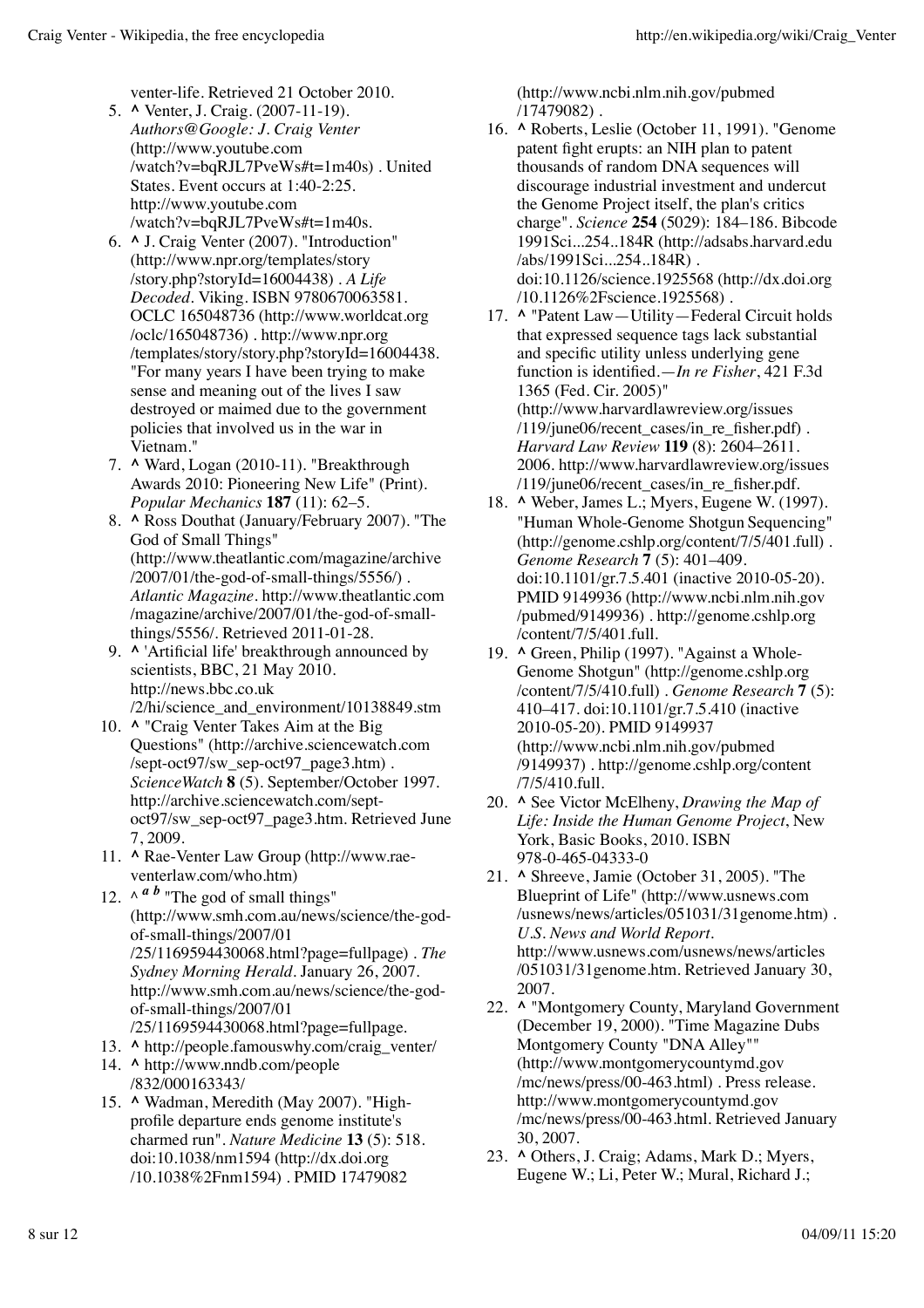Sutton, Granger G.; Smith, Hamilton O.; Yandell, Mark et al. (2001). "The Sequence of the Human Genome". *Science* **291** (5507): 1304–1351. Bibcode 2001Sci...291.1304V (http://adsabs.harvard.edu /abs/2001Sci...291.1304V) . doi:10.1126/science.1058040 (http://dx.doi.org /10.1126%2Fscience.1058040) . PMID 11181995 (http://www.ncbi.nlm.nih.gov /pubmed/11181995) .

- **^** Others, E.S.; Linton, L.M.; Birren, B.; 24. Nusbaum, C.; Zody, M.C.; Baldwin, J.; Devon, K.; Dewar, K. et al. (2001). "International Human Genome Sequencing Consortium (2001) Initial sequencing and analysis of the human …". *Nature* **409** (6822): 860–921. doi:10.1038/35057062 (http://dx.doi.org /10.1038%2F35057062) . PMID 11237011 (http://www.ncbi.nlm.nih.gov/pubmed /11237011) .
- **^** Olson, M.V. (2002). "The Human Genome 25. Project: A Player's Perspective" (http://www.sciencedirect.com /science?\_ob=ArticleURL& udi=B6WK7-462733V-D& user= $10\&$ \_rdoc=1&\_fmt=&\_orig=search&\_sort=d& \_docanchor=&view=c&\_acct=C000050221& \_version=1&\_urlVersion=0&\_userid=10& md5=2756b52b46093f7dbc0b492540267ac6) . *Journal of Molecular Biology* **319** (4): 931–942. doi:10.1016/S0022-2836(02)00333-9 (http://dx.doi.org /10.1016%2FS0022-2836%2802%2900333-9) . PMID 12079320 (http://www.ncbi.nlm.nih.gov /pubmed/12079320) . http://www.sciencedirect.com /science?\_ob=ArticleURL& \_udi=B6WK7-462733V-D&\_user=10& \_rdoc=1&\_fmt=&\_orig=search&\_sort=d& \_docanchor=&view=c&\_acct=C000050221& \_version=1&\_urlVersion=0&\_userid=10& md5=2756b52b46093f7dbc0b492540267ac6. **^** Singer, Emily (September 4, 2007). 26.
- "Technology Review" (http://www.technologyreview.com /biomedicine/19328/?a=f) . *Technology review*. http://www.technologyreview.com/biomedicine /19328/?a=f. Retrieved May 25, 2010.
- 27. ^ Regalo, Antonio (July 24, 2005). "Maverick biologist at work on next goal: creating life". *Seattle Times*.
- 28. ^ Larkman, Kirell (September 7, 2007). "Yacht for Sale: Suited for Sailing, Surfing, and Seaborne Metagenomics". *GenomeWeb.com* (GenomeWeb News).
- **^** Howell, Katie (July 14, 2009). "Exxon Sinks 29. \$600M Into Algae-Based Biofuels in Major Strategy Shift" (http://www.nytimes.com/gwire /2009/07/14/14greenwire-exxon-sinks-

600m-into-algae-based-biofuels-in-33562.html) . *NYTimes.com* (New York Times). http://www.nytimes.com/gwire/2009/07 /14/14greenwire-exxon-sinks-600m-into-algaebased-biofuels-in-33562.html.

- **^** http://www.usasciencefestival.org/about 30. /advisors retrieved 2010-07-05
- **^** Shreeve, James. "Craig Venter's Epic Voyage 31. to Redefine the Origin of the Species (http://www.wired.com/wired/archive/12.08 /venter.html) ," *Wired*, August 2004. Accessed June 7, 2007.
- **^** "The Journey of the Sorcerer", *The* 32. *Economist*, December 4, 2004.
- **^** First individual person's genome decoded 33. (http://www.cosmosmagazine.com/node/1561) - Cosmos Magazine. September 4, 2007.
- **^** Geneticists on verge of creating artificial life 34. (http://www.cosmosmagazine.com/node/1642) - Cosmos Magazine. October 8, 2007.
- **^** Douthat, Ross. "The God of Small Things," 35. *The Atlantic*, Jan/Feb 2007.
- **^** Warren, Jessica. April 30: Genome scientist 36. to speak at Commencement (http://www.dailyfreepress.com/news/april-30-genome-scientist-to-speakat-commencement-1.932055) , *The Daily Free Press*, April 28, 2004. Accessed August 2, 2008.
- **^** Aldhous, Peter (2007). "Interview: DNA's 37. messengers". *New Scientist* (2626): 57.
- **^** Aufrett, Sarah. "ASU Celebrates Spring 38. Graduates" (http://asunews.asu.edu/stories /200705/20070511\_grad.htm) , *ASU Insight*, May 11, 2007. Accessed June 7, 2007.
- **^** "Honorary degrees awarded to Browne, 39. Venter and Rausing" (http://www3.imperial.ac.uk /newsandeventspggrp/imperialcollege /newssummary/news\_24-10-2007-11-2-43) , *Imperial College*, October 24, 2007. Accessed May 21, 2010.
- 40. ^  $\frac{a}{b}$  Levy S, Sutton G, Ng PC, Feuk L, Halpern AL, et al. (2007). "The Diploid Genome Sequence of an Individual Human" (http://www.plosbiology.org/article/info:doi /10.1371/journal.pbio.0050254) . *PLoS Biology* **5** (10): e254. doi:10.1371/journal.pbio.0050254 (http://dx.doi.org /10.1371%2Fjournal.pbio.0050254) . PMC 1964779 (http://www.pubmedcentral.gov /articlerender.fcgi?tool=pmcentrez& artid=1964779) . PMID 17803354 (http://www.ncbi.nlm.nih.gov/pubmed /17803354) . http://www.plosbiology.org/article /info:doi/10.1371/journal.pbio.0050254.
- 41. **^** TED | Talks | Craig Venter: On the verge of creating synthetic life (video) (http://www.ted.com/talks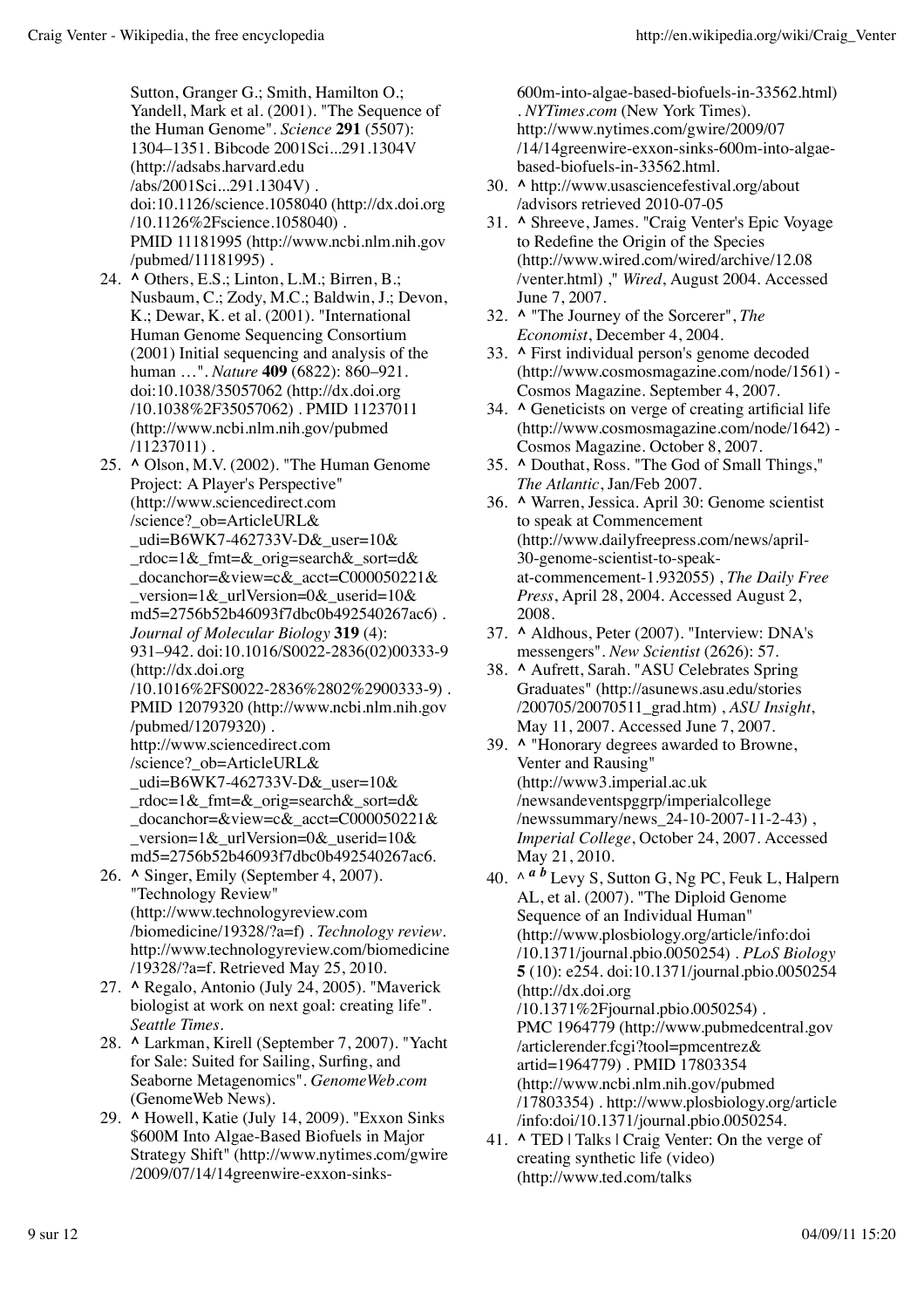/craig\_venter\_is\_on\_the\_verge\_of\_creating\_synthetic\_life\/totathtml)gue, MG et al. (2010). "Creation of a

- **^** Brown, M.: "Genomics leader accepts U of A 42. honorary degree" (http://www.expressnews.ualberta.ca /article.cfm?id=9399), "UofA ExpressNews"; retrieved on June 7, 2009.
- **^** "The Top 10 Everything Of 2008" 43. (http://www.time.com/time/specials/2008/top10 /article/0,30583,1855948\_1863947,00.html) . *Time*. November 3, 2008. http://www.time.com /time/specials/2008/top10/article /0,30583,1855948\_1863947,00.html. Retrieved April 30, 2010.
- **^** http://www.clarkson.edu 44. /news/view.php?id=2455
- **^** http://www.ted.com/talks/lang/eng 45. /craig\_venter\_unveils\_synthetic\_life.html
- **^** Welch-Donahue, Jaime. "Benjamin Rush 46. Scholars to Honor Dr. J. Craig Venter on April 21" (http://law.wm.edu/news/stories /2011/benjamin-rush-scholars-to-honordr.-j.-craig-venter-on-april-21.php) . http://law.wm.edu/news/stories/2011/benjaminrush-scholars-to-honor-dr.-j.-craig-venteron-april-21.php. Retrieved 21 April 2011.
- **^** Will Cockrell (May 20, 2011). "Survival 47. Skills: Craig Venter" (http://www.mensjournal.com/survival-skillscraig-venter) . Men's Journal. http://www.mensjournal.com/survival-skillscraig-venter.
- **^** Omim Ear Wax, Wet/Dry 48. (http://www.ncbi.nlm.nih.gov/entrez /dispomim.cgi?id=117800)
- **^** Venter, J.C. (2007). *A Life Decoded*. New 49. York: Viking. ISBN 978-0-670-06358-1.
- 50. **^** Regalado, Antonio (June 29, 2005). "Biologist Venter aims to create life from scratch" (http://www.post-gazette.com /pg/05180/530330.stm) . *Pittsburgh Post-Gazette*. http://www.post-gazette.com /pg/05180/530330.stm.
- **^** Highfield, Roger (June 8, 2007). "Man-made 51. microbe 'to create endless biofuel'" (http://www.telegraph.co.uk/news/uknews /1553919/Man-made-microbe-to-createendless-biofuel.html) . *The Daily Telegraph* (London). http://www.telegraph.co.uk /news/uknews/1553919/Man-made-microbeto-create-endless-biofuel.html. Retrieved April 30, 2010.
- 52. ^ Gibson, DG; Glass, JI; Lartigue, C; Noskov, VN; Chuang, RY; Algire, MA; Benders, GA;

**Further reading**

Bacterial Cell Controlled by a Chemically Synthesized Genome" (http://www.sciencemag.org/cgi/content /abstract/science.1190719) . *Science* (Science (journal)) **329** (5987): 52–6. Bibcode 2010Sci...329...52G (http://adsabs.harvard.edu /abs/2010Sci...329...52G) . doi:10.1126/science.1190719 (http://dx.doi.org /10.1126%2Fscience.1190719) . PMID 20488990 (http://www.ncbi.nlm.nih.gov /pubmed/20488990) . http://www.sciencemag.org/cgi/content/abstract /science.1190719.

- 53. A "Scientists Create First Self-Replicating Synthetic Life" (http://www.wired.com /wiredscience/2010/05/scientists-create-firstself-replicating-synthetic-life/) . http://www.wired.com/wiredscience/2010/05 /scientists-create-first-self-replicating-syntheticlife/.
- **^** Wimmer Eckard, Mueller Steffen, Tumpey 54. Terrence M, Taubenberger Jeffery K (December 2009). "Synthetic viruses: a new opportunity to understand and prevent viral disease". *Nature Biotechnology* **27** (12): 1163–72. doi:10.1038/nbt.1593 (http://dx.doi.org /10.1038%2Fnbt.1593) . PMC 2819212 (http://www.pubmedcentral.gov /articlerender.fcgi?tool=pmcentrez& artid=2819212) . PMID 20010599 (http://www.ncbi.nlm.nih.gov/pubmed /20010599) .
- **^** Using Arc to decode Venter's secret DNA 55. watermark by Ken Shirriff (http://www.arcfn.com/2010/06/using-arc-todecode-venters-secret-dna.html)
- **^** Sample, Ian (May 20, 2010). "Craig Venter 56. creates synthetic life form" (http://www.guardian.co.uk/science/2010/may /20/craig-venter-synthetic-life-form) . *The Guardian* (London). http://www.guardian.co.uk /science/2010/may/20/craig-venter-syntheticlife-form.
- **^** "Venter, J. Craig" 57. (http://hcr3.isiknowledge.com /author.cgi?&link1=Browse&link2=Results& id=770) (restricted access). *ISIHighlyCited.com*. August 19, 2003. http://hcr3.isiknowledge.com /author.cgi?&link1=Browse&link2=Results& id=770. Retrieved October 17, 2009.

Ewing-Duncan, David (2006). *Masterminds: Genius, DNA, and the Quest to Rewrite Life*.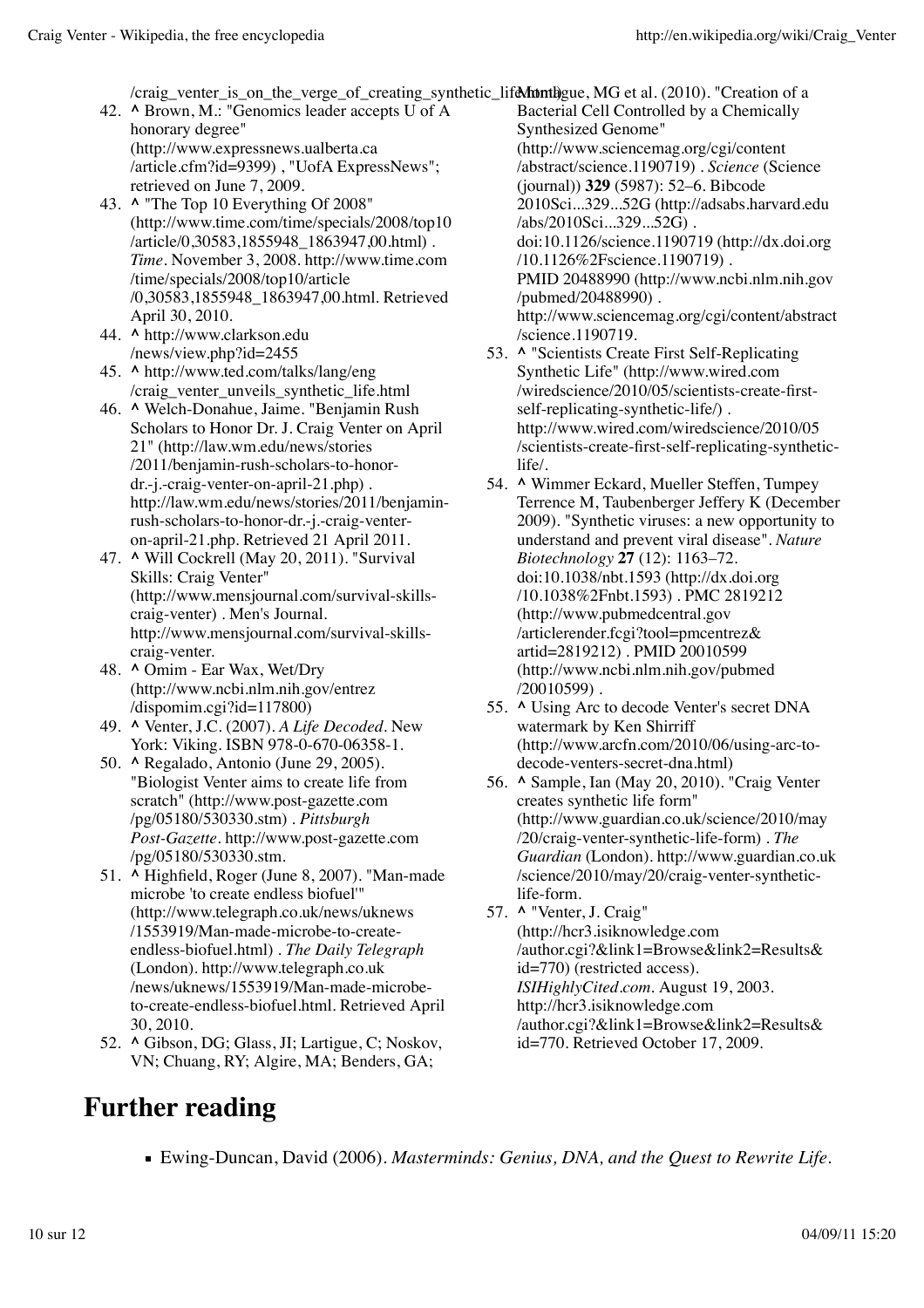New York, New York: Harper Perennial. ISBN 9780007161843.

- Shreeve, James (2004). *The Genome War: How Craig Venter Tried to Capture the Code of Life and Save the World*. New York, New York: Alfred A. Knopf. ISBN 0375406298.
- Sulston, John (2002). *The Common Thread: A Story of Science, Politics, Ethics and the Human Genome*. Washington, DC, USA: Joseph Henry Press. ISBN 0309084091.

### **External links**

- J. Craig Venter Institute (http://www.jcvi.org/)
- Sorcerer II Expedition (http://www.sorcerer2expedition.org/version1/HTML/main.htm)
- Synthetic Genomics (http://www.syntheticgenomics.com/)
- The Institute for Genomic Research (TIGR) (http://www.jcvi.org)
- HuRef Genome Browser (http://huref.jcvi.org)

#### **Media**

- Craig Venter (http://www.ted.com/speakers/craig\_venter.html/) at TED Conferences
- Craig Venter (http://www.charlierose.com/guest/view/81) on *Charlie Rose*
- Craig Venter (http://topics.nytimes.com/top/reference/timestopics/people /v/j\_craig\_venter/) collected news and commentary at *The New York Times*
- Cracking the code to life (http://www.guardian.co.uk/science/2007/oct /08/genetics.scienceandnature) , *The Guardian*, October 8, 2007
- Craig Venter interview (http://www.pbs.org/kcet/wiredscience/video /289-craig\_venter.html) , *Wired Science*, December 2007 (video)
- Radio interview (http://philosophytalk.org/pastShows/Genomics.html) on Philosophy Talk
- Video of interview/discussion with Craig Venter (http://bloggingheads.tv/diavlogs/398) by Carl Zimmer on Bloggingheads.tv
- Craig Venter: A voyage of DNA, genes and the sea (http://www.youtube.com /watch?v=E5X6Qy772YU) – TED (Technology Entertainment Design) conference (video)
- Webcast of Venter talk 'Genomics: From humans to the environment' (http://www.21school.ox.ac.uk/video/200710\_venter.cfm) at The James Martin 21st Century School
- The Richard Dimbleby Lecture 2007 Dr. J. Craig Venter A DNA Driven World (http://video.google.com/videoplay?docid=4893602463025557866)
- A short course on synthetic genomics. Edge Master Class 2009 (http://www.edge.org /3rd\_culture/church\_venter09/church\_venter09\_index.html)
- "J. Craig Venter: Designing Life (http://www.cbs.com/primetime/60\_minutes/) ". *60 Minutes*. CBS. 2010-11-21.

Retrieved from "http://en.wikipedia.org/wiki/Craig\_Venter"

Categories: 1946 births | Members of the United States National Academy of Sciences | Living people | United States Navy sailors | University of California, San Diego alumni | University at Buffalo faculty | American atheists | American military personnel of the Vietnam War | American geneticists | Biotechnologists

- This page was last modified on 15 August 2011 at 05:47.
- Text is available under the Creative Commons Attribution-ShareAlike License; additional terms may apply. See Terms of use for details.

Wikipedia® is a registered trademark of the Wikimedia Foundation, Inc., a non-profit